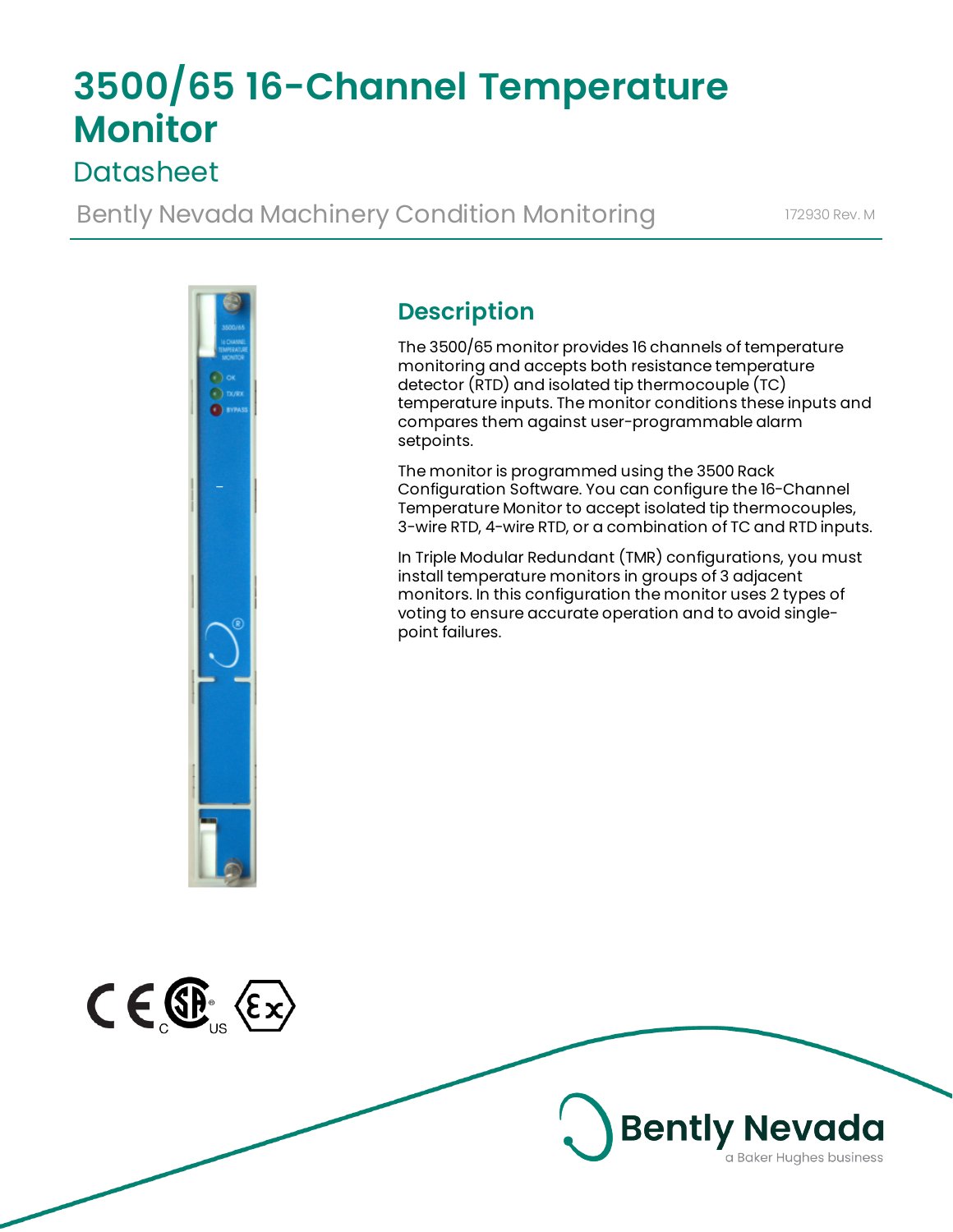### **Specifications**

### **Inputs**

| Power<br>Consumption | 3 watts nominal                                                       |
|----------------------|-----------------------------------------------------------------------|
| Signal               | Accepts from 1 to 16 RTD or<br>isolated tip TC transducer<br>signals. |
| Input<br>Impedance   | Greater than $1 \text{M}\Omega$ for each<br>lead input.               |

### **Transducers**

| <b>TCs</b>                                                                   |                                                               |
|------------------------------------------------------------------------------|---------------------------------------------------------------|
| Type E                                                                       | $-100^{\circ}$ C to $+1000^{\circ}$ C,<br>(-148ºF to +1832ºF) |
| Type J                                                                       | 0°C to +760 °C<br>(32°F to +1400 °F)                          |
| Type K                                                                       | 0°C to +1370°C<br>(32°F to +2498°F)                           |
| Type T                                                                       | -160°C to +400°C,<br>(-256°F to +752°F)                       |
| <b>RTDs</b>                                                                  |                                                               |
| 100 O 3-wire and<br>4-wire platinum<br>RTD ( $\alpha =$<br>0.00385)          | -200°C to +850°C<br>(-328°F to +1562°F)                       |
| $100 \Omega$ 3-wire and<br>4-wire platinum<br>$RTD$ ( $\alpha =$<br>0.00392) | $-200^{\circ}$ C to $+700^{\circ}$ C<br>(-328°F to +1292°F)   |
| $120 \Omega$ 3-wire and<br>4-wire nickel<br><b>RTD</b>                       | -80°C to +260°C<br>(-112°F to +500°F)                         |
| $10 \Omega$ 3-wire and<br>4-wire copper<br>RTD                               | -100°C to +260°C<br>(-148°F to +500°F)                        |



Platinum RTDs with  $\alpha$  = 0.00385 are the worldwide industrial standard and are the recommended RTDs for all applications.

### **Outputs**

| <b>Front Panel LEDs</b>                   |                                                                                                         |
|-------------------------------------------|---------------------------------------------------------------------------------------------------------|
| <b>OK IFD</b>                             | Indicates when the 3500/65 is<br>operating properly.                                                    |
| TX/RX LED                                 | Indicates when the 3500/65 is<br>communicating with other<br>modules in the 3500 rack.                  |
| <b>Bypass LED</b>                         | Indicates when the 3500/65<br>monitor is in Bypass Mode.                                                |
| <b>RTD</b><br>Current-<br>Source<br>Value | 913 $\pm$ 7 µA @ 25°C per transducer<br>(I supply for the 4-wire RTD and<br>2 supplies for the 3-wire). |

### **Signal Conditioning**

Specified at +25°C (+77° F). Full-scale range for each channel is set in the field via 3500 Configuration Software. No calibration is required

#### **RTDs and TCs**

Resolution  $|$  <sup>1</sup>°C or 1°F.

| <b>Accuracy</b>         |                                                                                                                               |
|-------------------------|-------------------------------------------------------------------------------------------------------------------------------|
| Internal<br>Termination | Bulkhead Rack: ±3°C at +25°C<br>$(\pm 5.4$ °F at +77 °F).                                                                     |
|                         | Standard Rack: ±3°C at +25°C<br>$(\pm 5.4$ °F at +77°F).                                                                      |
| Fxternal<br>Termination | Bulkhead Rack: ±3°C at +25°C<br>$(\pm 5.4$ °F at +77 °F)                                                                      |
|                         | Standard Rack: ±3°C at +25°C<br>$(\pm 5.4$ °F at +77 °F)                                                                      |
|                         | Cold Junction Compensation<br>Sensor (used for TC<br>measurements) ±2°C at +25°C<br>$(\pm 3.6^{\circ}$ F at $+77^{\circ}$ F). |

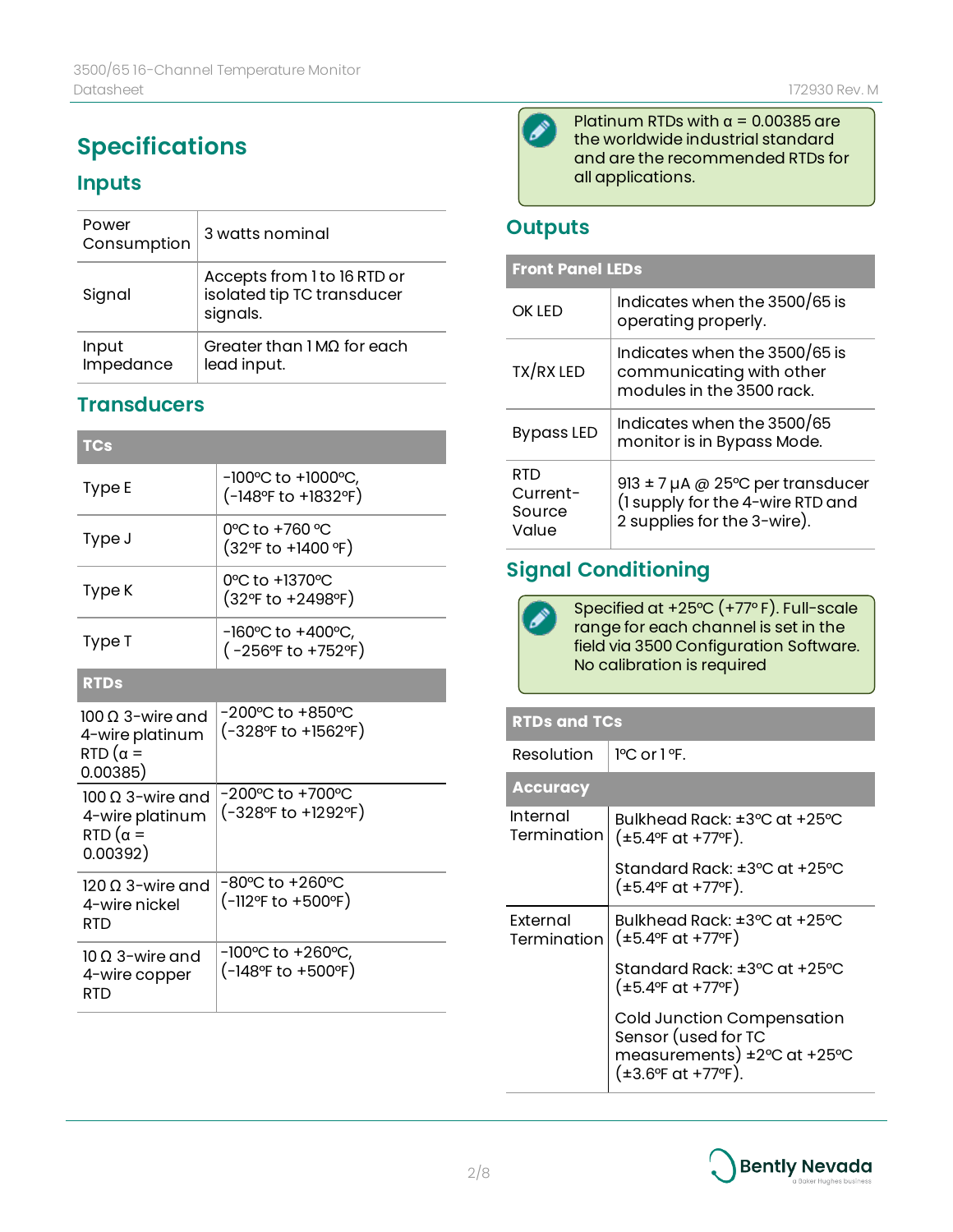#### **Alarms**

 $\top$ 

| Alarm<br>Setpoints      | You can use software<br>configuration to set Alert and<br>Danger setpoints for the value<br>measured by the monitor. Alarms<br>are adjustable from 0 to 100% of<br>full-scale for each measured<br>value. The exception is when the<br>full-scale range exceeds the range<br>of the sensor. In this case,<br>software will limit the setpoint to<br>the range of the sensor. Accuracy<br>of alarms are to within 0.13% of the<br>desired value. The 3500/6516-<br>channel temperature monitor has<br>both under- and over-alarm<br>setpoints. |
|-------------------------|-----------------------------------------------------------------------------------------------------------------------------------------------------------------------------------------------------------------------------------------------------------------------------------------------------------------------------------------------------------------------------------------------------------------------------------------------------------------------------------------------------------------------------------------------|
| Alarm<br>Time<br>Delays | You can use software to program<br>alarm delays as follows:                                                                                                                                                                                                                                                                                                                                                                                                                                                                                   |
| Alert                   | From 1 to 60 seconds in 1-second                                                                                                                                                                                                                                                                                                                                                                                                                                                                                                              |
| Delay                   | increments.                                                                                                                                                                                                                                                                                                                                                                                                                                                                                                                                   |
| Danger                  | From 1 to 60 seconds in 0.5-                                                                                                                                                                                                                                                                                                                                                                                                                                                                                                                  |
| Delay                   | second increments.                                                                                                                                                                                                                                                                                                                                                                                                                                                                                                                            |

### **Proportional Values**

Proportional values are temperature measurements used to monitor the machine. The 16-channel temperature monitor returns temperature proportional values.

### **Environmental Limits**

| Operating<br>Temperature:   +150°F) | -30°C to +65°C (-22°F to                                |
|-------------------------------------|---------------------------------------------------------|
| Storage<br>Temperature:   +185°F)   | $-40^{\circ}$ C to $+85^{\circ}$ C ( $-40^{\circ}$ F to |

### **Physical**

| <b>Main Module</b>                           |                                                                                            |  |
|----------------------------------------------|--------------------------------------------------------------------------------------------|--|
| Dimensions<br>(Height x<br>Width x<br>Depth) | 241.3 mm x 24.4 mm x 241.8 mm<br>$(9.50 \text{ in } x 0.96 \text{ in } x 9.52 \text{ in})$ |  |
| Weight                                       | $0.91$ kg $(2.0$ lbs.).                                                                    |  |
| I/O Modules                                  |                                                                                            |  |
| Dimensions<br>(Height x<br>Width x<br>Depth) | 241.3 mm x 24.4 mm x 99.1 mm<br>$(9.50 \text{ in } x 0.96 \text{ in } x 3.90 \text{ in})$  |  |
| Weight                                       | $0.45$ kg $(1.0$ lb.).                                                                     |  |
| <b>Rack Space Requirements</b>               |                                                                                            |  |
| Main<br>Module                               | 1 full-height front slot                                                                   |  |
| I/O Modules                                  | 1 full-height rear slot                                                                    |  |

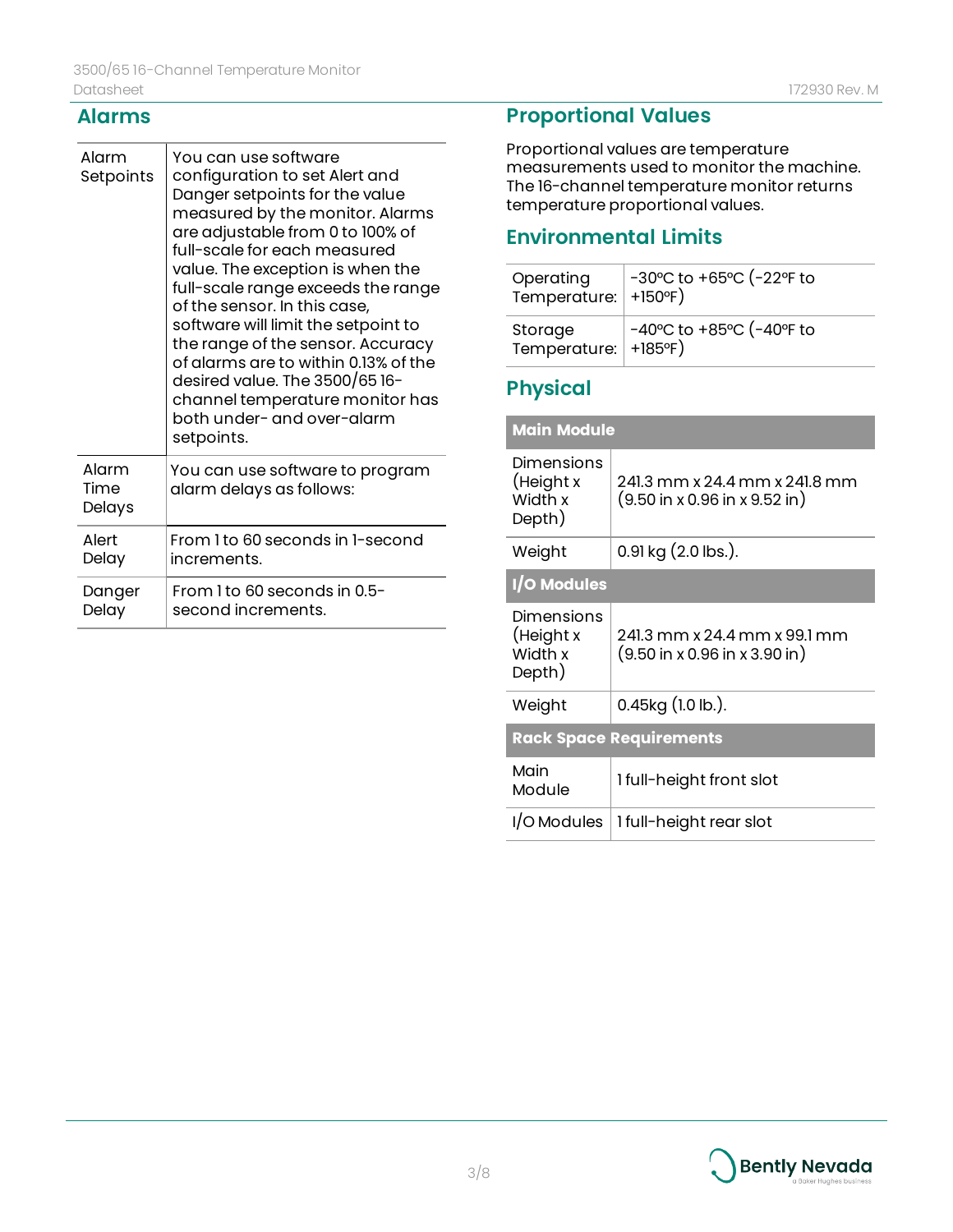### **Compliance and Certifications**

#### **FCC**

This device complies with part 15 of the FCC Rules. Operation is subject to the following two conditions:

- This device may not cause harmful interference.
- This device must accept any interference received, including interference that may cause undesired operation.

### **EMC**

European Community Directive:

EMC Directive 2014/30/EU

Standards:

EN 61000-6-2 Immunity for Industrial Environments EN 61000-6-4 Emissions for Industrial Environments

### **Electrical Safety**

European Community Directive:

LV Directive 2014/35/EU

Standards:

EN 61010-1

#### **RoHS**

European Community Directive:

RoHS Directive 2011/65/EU

#### **Maritime**

ABS - Marine and Offshore Applications

DNV GL Rules for Classification – Ships, Offshore Units, and High Speed and Light Craft

### **Hazardous Area Approvals**

For the detailed listing of country and product specific approvals, refer to the *Approvals Quick Reference Guide* (108M1756) available from [Bently.com.](http://www.bently.com/)

### **CSA/NRTL/C**

Class I, Zone 2: AEx/Ex nA nC ic IIC T4 Gc; Class I, Zone 2: AEx/Ex ec nC ic IIC T4 Gc; Class I, Division 2, Groups A, B, C, and D;

T4 @ Ta=  $-20^{\circ}$ C to  $+65^{\circ}$ C ( $-4^{\circ}$ F to  $+149^{\circ}$ F) When installed per drawing 149243 or 149244.

### **ATEX/IECEx**

 $\langle \epsilon \mathsf{x} \rangle_\mathsf{II}$  3 G

Ex nA nC ic IIC T4 Gc Ex ec nC ic IIC T4 Gc

T4 @ Ta= -20˚C to +65˚C  $(-4^{\circ}$ F to  $+149^{\circ}$ F) When installed per drawing 149243 or 149244.

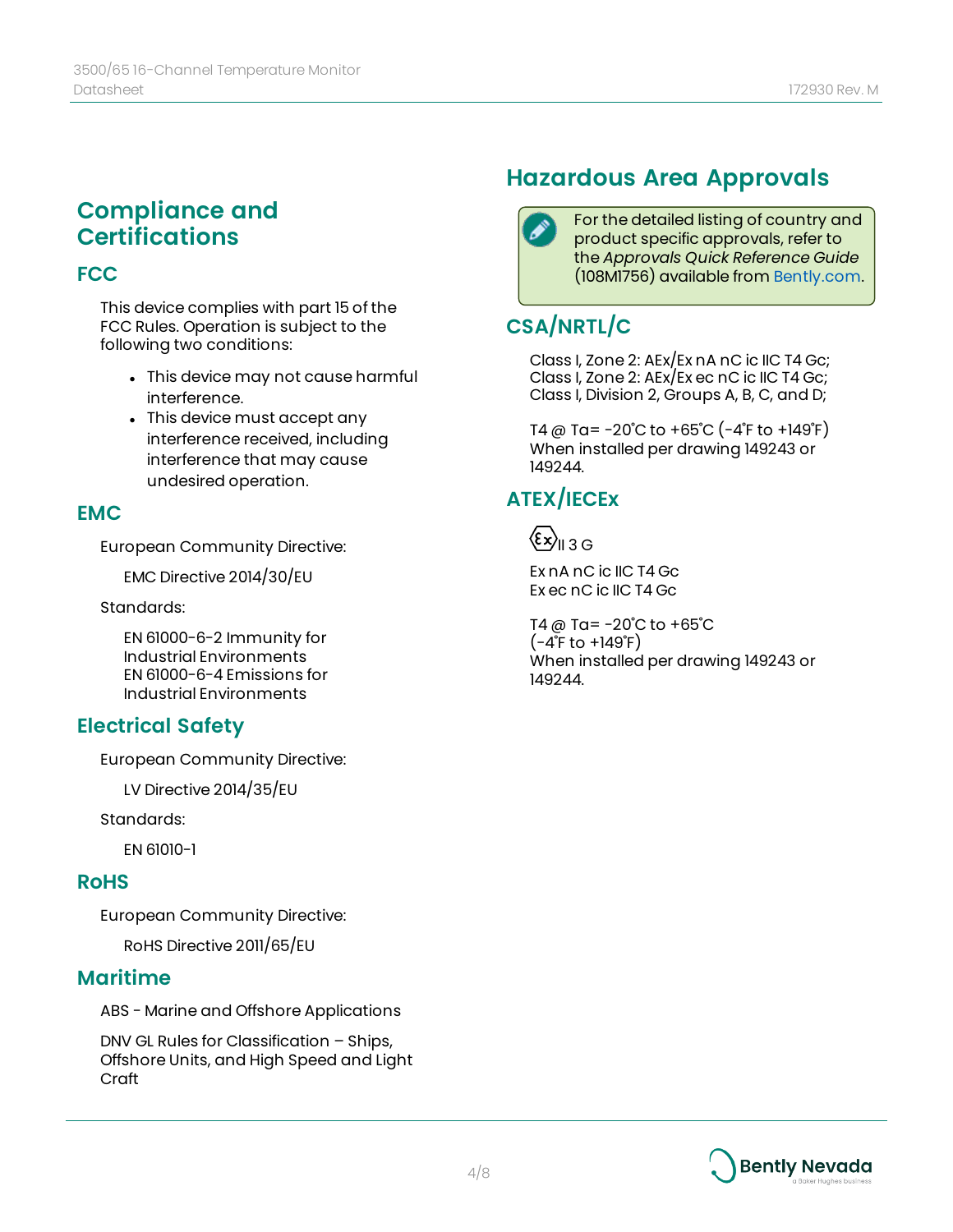# **Ordering Considerations**

If you add the 3500/65 to an existing 3500 System your system will require the following or later firmware and software versions:

| 3500/22 Module Firmware | Revision 1.50                                   |
|-------------------------|-------------------------------------------------|
| 3500/01 Software        | Version 3.85                                    |
| 3500/02 Software        | Not supported*                                  |
| 3500/03 Software        | Not supported*                                  |
| 3500/93 Module Firmware | Revision 2.02                                   |
| System 1 Software       | Revision 5.2<br>with Service<br>Pack 2 or later |

\*Attempting to use the 3500/65 with 3500/02 or 3500/03 software may prevent proper operation of the software.

You cannot use external termination blocks with internal termination I/O modules.

When ordering I/O Modules with external terminations, you must order the external termination blocks and cables separately.

When ordering I/O Modules for use with 4-Wire RTDs, order with Modification 179952-01. For further information, see the 3500/65 User Guide.



This will result in an I/O Module Mismatch and 562 ADC Failure in the System Event List.

## **Ordering Information**

For the detailed listing of country and product specific approvals, refer to the *Approvals Quick Reference Guide* (108M1756) available from [Bently.com.](http://www.bently.com/)

### **3500/65-AA-BB**

#### **A: I/O Module Type**

| 01 | <b>RTD/Isolated Tip TC with Internal</b><br>Terminations |
|----|----------------------------------------------------------|
| 02 | RTD/Isolated Tip TC with External<br>Terminations        |

#### **B: Agency Approval Option**

| 00 | <b>None</b> |
|----|-------------|
| 01 | CSA/NRTL/C  |
| 02 | CSA/ATEX    |



Agency Approval Option B 02 is only available with Ordering Option A 01.

### **External Termination Block**

| 172115-01 | <b>RTD/Isolated Tip TC External</b><br>Termination Block (Euro Style<br>  connectors). |
|-----------|----------------------------------------------------------------------------------------|
|-----------|----------------------------------------------------------------------------------------|

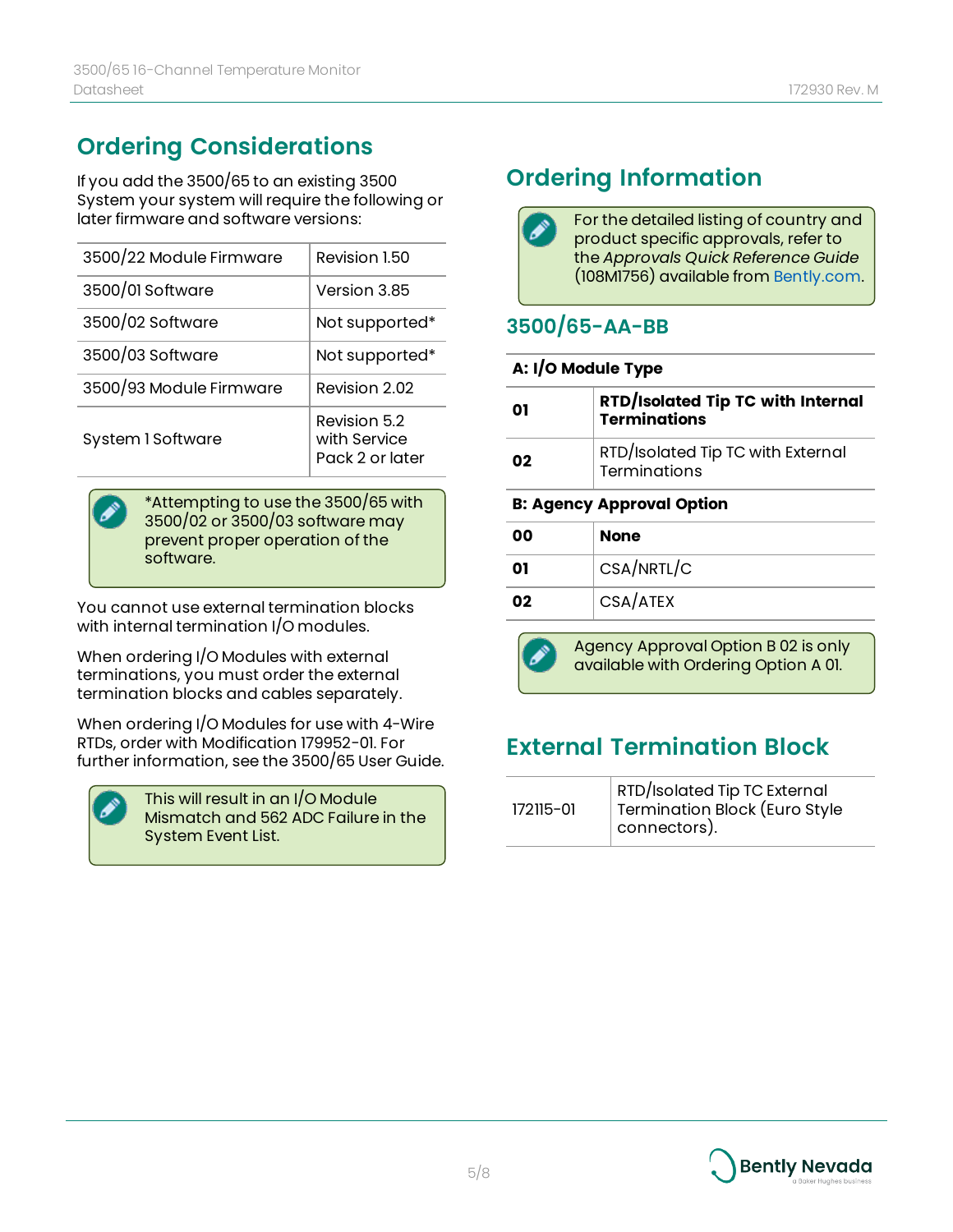### **Cables**

#### **3500/65 Transducer (XDCR) Signal to External Termination (ET) Block Cable**

#### **134544-AAAA-BB**

#### **A: Cable Length**

| <b>B: Assembly Instructions</b> |                        |
|---------------------------------|------------------------|
| 0100                            | 100 feet (30.5 metres) |
| 0050                            | 50 feet (15 metres)    |
| 0025                            | 25 feet (7.5 metres)   |
| 0010                            | 10 feet (3 metres)     |
| 0007                            | 7 feet (2.1 metres)    |
| 0005                            | 5 feet (1.5 metres)    |
|                                 |                        |

# **01** Not Assembled **02** Assembled

### **Spares**

| Part<br><b>Number</b> | <b>Description</b>                                                                                 |
|-----------------------|----------------------------------------------------------------------------------------------------|
| 172931                | 3500/65 User Guide                                                                                 |
| 145988-02             | 3500/65 Monitor                                                                                    |
| 172103-01             | 3500/65 RTD/Isolated Tip TC I/O<br>Module, Internal Terminations                                   |
| 173005                | Connector Header, Internal<br>Termination, 20-position, Black                                      |
| 172109-01             | 3500/65 RTD/ Isolated Tip TC I/O<br>Module, External Terminations                                  |
| 172115-01             | RTD/Isolated Tip TC External<br><b>Termination Block (Euro Style</b><br>Connectors) Specifications |

When replacing an older I/O module  $\mathscr{L}$ with a newer one,172109-01 Rev D, 172103-01 Rev F, 172115-01 Rev E, or future revisions; it is necessary to upgrade the firmware to the monitor with the latest released version. You must remove the I/O module before upgrading the monitor to the latest firmware. Failure to do this will result in an I/O Module Mismatch and 562 ADC Failure in the System Event List.

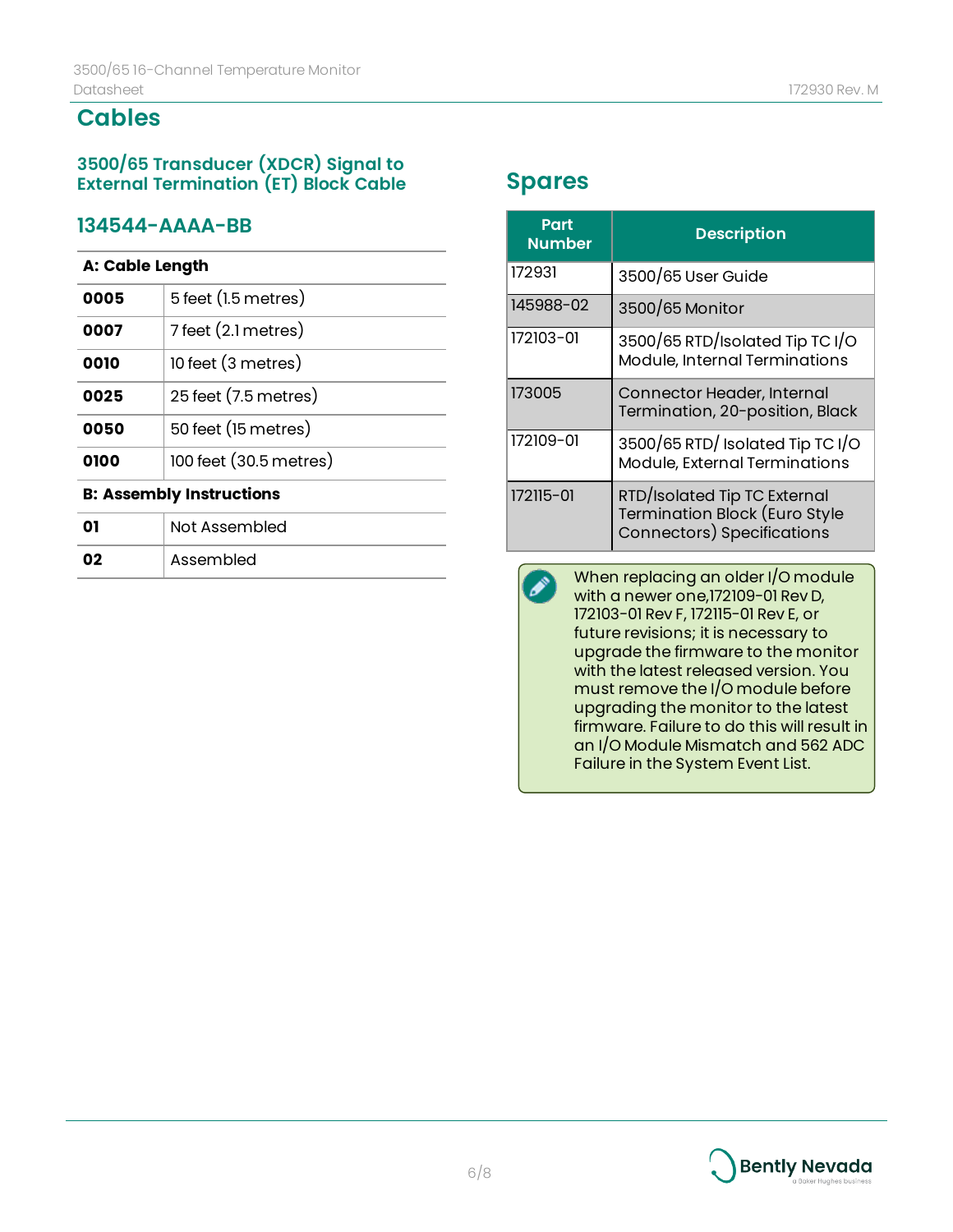## **Graphs and Figures**



- 2. 3500/65 16 Channel Temperature Monitor
- 3. 16 CH RTD/TC w Internal Term (172103-01)
- 4. 16 CH RTD/TC w External Term (172109-01)

**Figure 1: Front and rear views of the 3500/65 16 Channel Temperature Monitor**